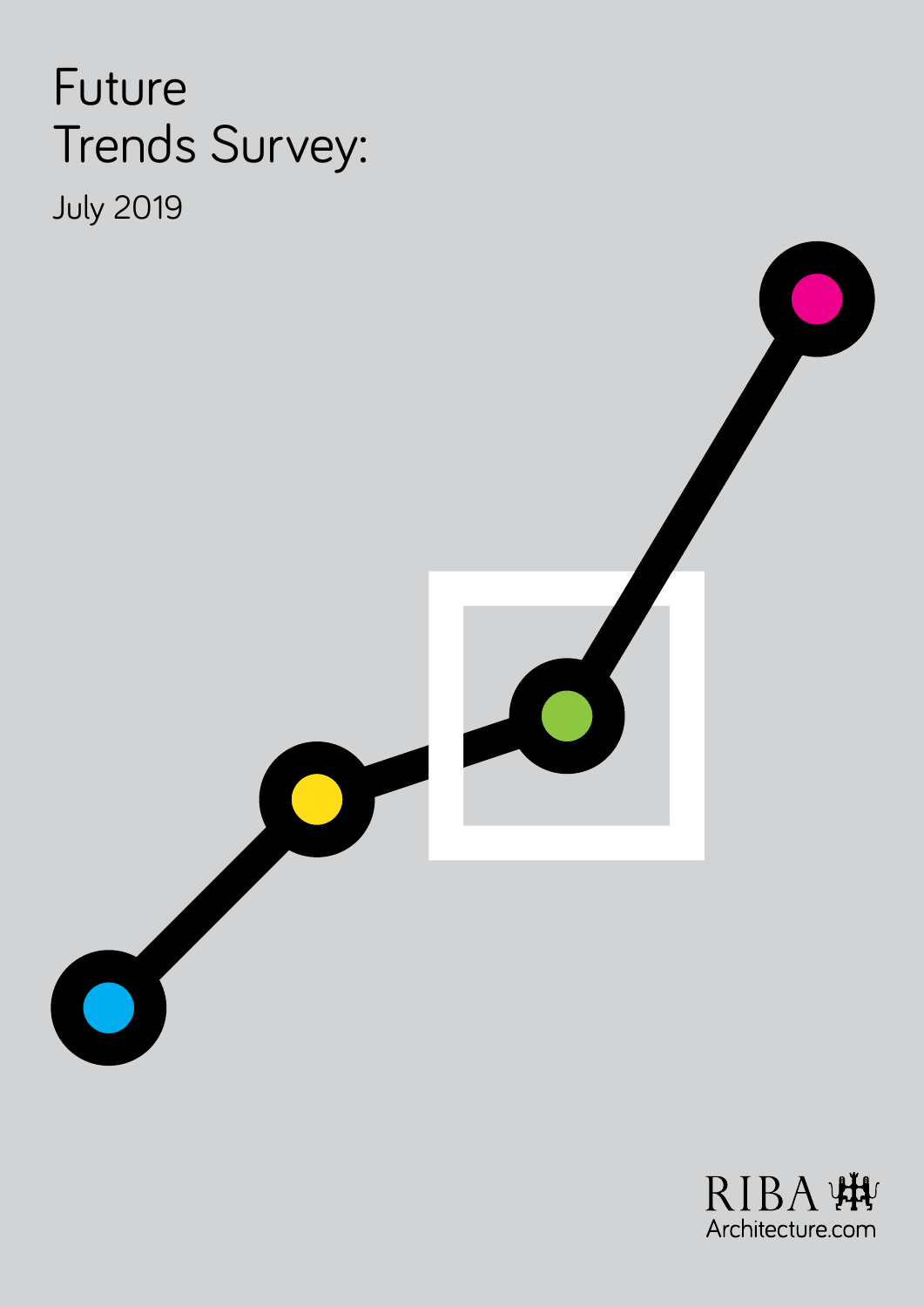## The RIBA's monthly Future Trends Survey

was launched in January 2009 to monitor business and employment trends affecting the architects' profession. Participants give monthly predictions for overall workload and staffing levels over the next three months, and are also asked about their workload predictions in key sectors: private housing, commercial, community and public sector. In addition, practices are asked on a quarterly basis about their current workload and staffing levels. The Survey is carried out by the RIBA in partnership with the Fees Bureau. Results of the Survey, including a full graphical analysis, are published each month on [www.architecture.com](http://www.architecture.com)

The following is a summary analysis of the results from the July 2019 Survey returns.

#### RIBA Future Trends Workload Index (July 2019)

How do you expect the architectural workload in the organisation you work in or own to change over the next three months?

#### Overall

| Expect        |               |
|---------------|---------------|
| Decrease      |               |
| Stay the same |               |
| Increase      |               |
| <b>TOTAL</b>  | $1 \cap \cap$ |
| Balance       |               |

(The definition for the balance figure is the difference between those expecting more work and those expecting less.)

The RIBA Future Trends Workload Index balance figure dropped four points in July, to a balance figure of +5.

After a rise to +9 in June, the July balance figure has reverted to the same figure we saw in March, April, and May: +5.

The attitude towards future workload continues to show marked regional variance.

London practices continue to be downbeat. In July, London practices recorded a balance figure of -15. This balance figure is again down; a further 7 points from last month's figure of -8.

The Midlands & East Anglia balance figure has slipped into negative territory, falling 10 points this month, down from zero in June to -10 in July.

The North of England continues to be the most positive region. Just as last month practices in the North of England returned the highest balance figure, again +39.

The growth in optimism in the South of England continues, with a balance figure of +21, up from +19 in June, and +3 in May.

Wales & the West continued to strengthen its outlook this month, with a balance figure of +15, in July, up from +13 in June.

### The following graph plots the RIBA Future Workload index over time:

#### **Notes**

The balance figure is plotted here. The definition for the balance figure is the difference between those expecting more work and those expecting less.

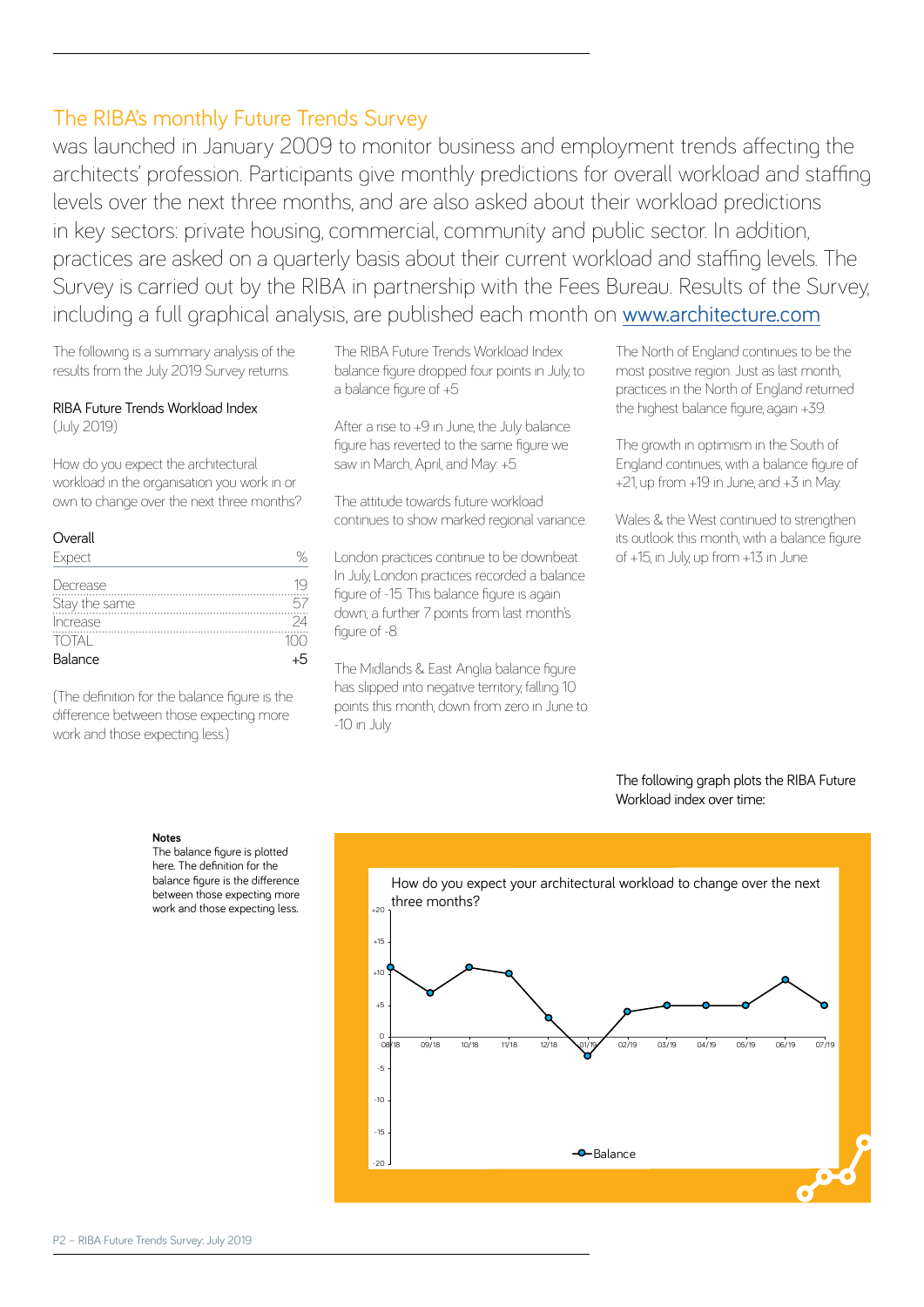Analysing the July 2019 RIBA Future Trends Workload Index in terms of practice size, we can see the following:

Small practices (1 - 10 staff) recorded a two-point fall in their balance figure, with a positive balance of +2 in July down from +5 in June.

Medium-sized practices (11 - 50 staff) continue to be positive, returning a balance figure of +22. However, this is down 8 balance points from June.

Large practices (51+ staff) again returned a strongly positive balance figure this month.

In terms of different work sectors, the private housing sector workload strengthened, with a balance figure up from  $+1$  in June to  $+3$ in July. For housing, the weakest region of note was London, returning a balance figure of -18. The most positive was the North of

Overall, larger practices currently tend to be more positive about the housing sector than smaller ones.

England, returning a balance figure of +32.

The commercial sector fell from a zero balance figure in June, to -2 in July. This is the fifth time in the last 12 months that the commercial sector balance figure has been negative.

The workload predictions for the community sector continue to be negative. In July the community sector returned a balance figure of -1. Despite being negative, this is a threepoint increase, when compared to June.

The **public sector** has moved back into positive territory, returning a balance figure of +1 in July, up from -2 in June. This has been driven by positivity in the North of England, and among larger practices.

Each quarter we ask our participating practices about how their current level of work in progress compares to that of 12 months ago. In July 2019, our practices reported an annualised reduction in workload of 6%.

The following graph tracks the sector predictions in the RIBA Future Trends Survey over time:



How do you expect your architectural workload to change in each of the